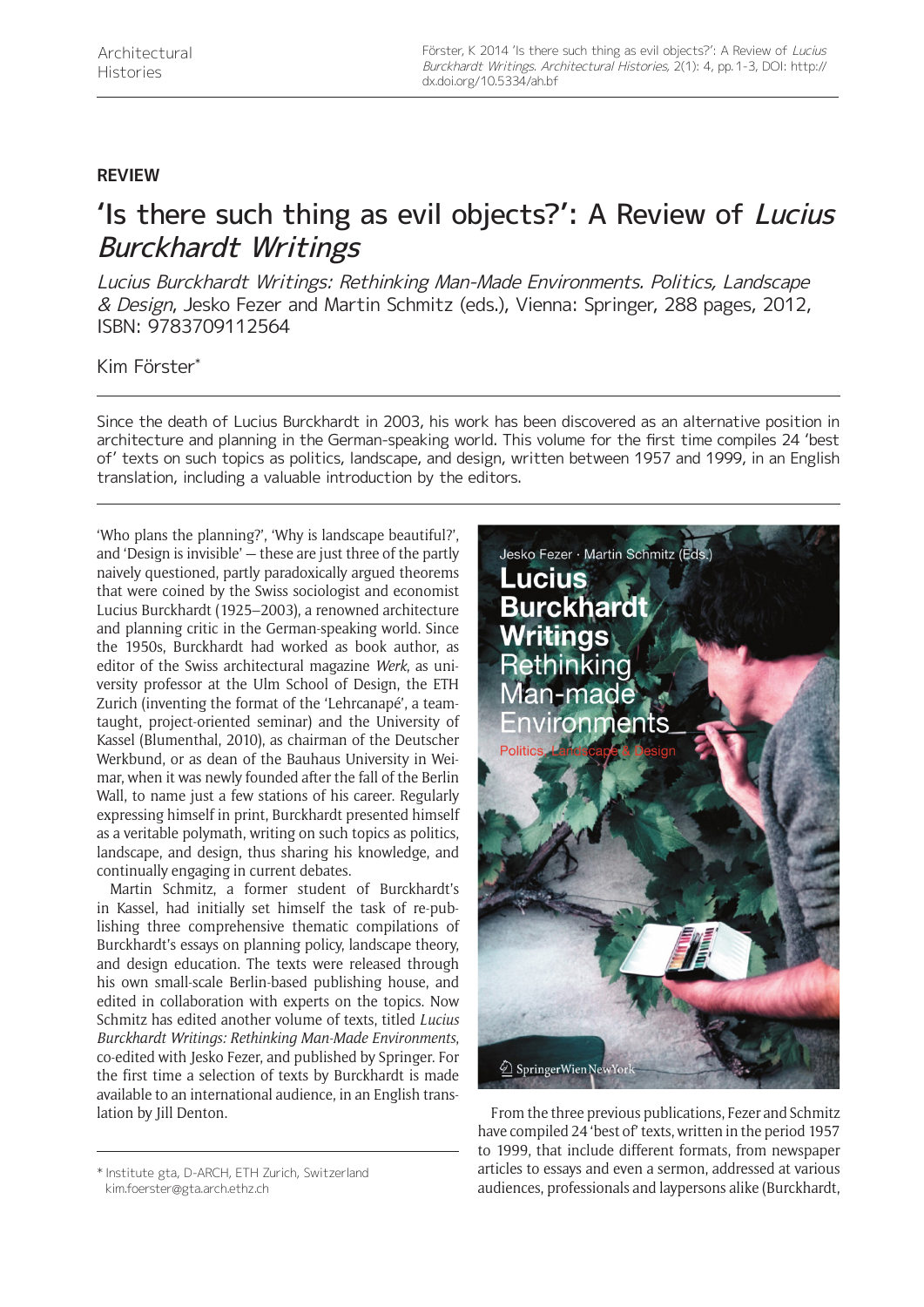2004; 2006; 2012). The compilation includes the key texts on the aforementioned aphorisms. Furthermore, several texts on 'strollology' are included, a discipline of its own, which Burckhardt founded in the early 1990s, based on the postulate of a deceleration of perception (and a criticism of automobility, also with regard to the urban fabric), and in which he integrated all of his former approaches. The limited but concise introduction to the publication provides a summary of Burckhardt's intellectual biography. The editors contextualize the texts in chronological order, in the author's biographical, though professional and institutional, history.

The carefully edited publication is a good introduction to Burckhardt's diverse fields of interests as well as to the crucial debates in the disciplines of architecture and planning in the post-war era. It is remarkable how Burckhardt, owing to his broad interests and critical mind, was continuously involved in contemporary debates, beginning with the book projects *Wir bauen selber unsere Stadt* and *achtung: die Schweiz,* which he co-edited, together with Max Frisch and Markus Kutter (Burckhardt and Kutter, 1953; Burckhardt, Frisch, and Kutter, 1955). He commented on urban planning and infrastructure of the 1950s and '60s, on the alternative and critical debates of the 1970s, on architectural education and academic policy in different locations, etc. In doing so he re-imagined a truly democratic process of planning. Texts such as 'Design is Invisible' (1980) demonstrate that Burckhardt, referring to Ivan Illich's critique of technology and growth, *Tools for Conviviality*, was committed more to the convivial qualities than the destructive powers of objects, as he took architects in their social responsibility seriously (Illich, 1973).

Burckhardt was a real translator. As a committed and politically active individual he frequently referred to theoretical and philosophical positions from the Anglo-American context (see index of names), translated them into a different cultural context, and in so doing applied them to urgent problems from a European perspective. Focusing on the socio-economic dimensions of the profession, he started from a procedural rather than a formal notion of architecture, foregrounding the participatory and interactive aspects of planning and building, and also paying attention to their conditions and effects. This new publication now allows a re-reading of Burckhardt, because it illustrates the extent to which he referred to English-language debates.

Despite the limited space of the book, and given Burckhardt's enormous output, some topics could have been examined more clearly in the selection, for instance his urban criticism. In particular his contribution with regard to a genealogy of the debates on sustainability, such as in the essay 'Landscape and Social Structure' (1977), would have illuminated Burckhardt's work. The essay was written at a time when the author, working with concepts such as 'nature', 'environment', and 'landscape', increasingly turned to environmental issues, before he became, in the mid 1980s, an early critic of 'ecology' as a fashionable phenomenon. A previously unreleased version of 'The Minimum Intervention', in which Burckhardt developed criteria for a cautious, responsible, and sustainable architectural practice, which still have their validity, has also not been considered (Burckhardt, 2013).

Burckhardt's texts are a pleasure to read, also in their English translation. But beyond that, they are meaningful and highly relevant today in several respects. For historians, his work helps provide a better understanding of many of the architectural and planning debates in Europe, especially in Germany and Switzerland, as well as the higher education reform of the 1970s, the emerging institutional critique, or the contemporary art of gardening and landscape art. For theorists, Burckhardt's work contributes to a historical awareness of the current debates on participation, pedagogy, and sustainability, but also of contemporary interdisciplinary, socially and culturally oriented approaches in architecture studies, such as on topics like 'dirt' and 'wasteland'. And for practitioners, *Lucius Burckhardt Writings* provides important foundational texts for all those who are passionate about alternative approaches in planning and architecture.

For those who would like to learn more about current research on Burckhardt, a Lucius Burckhardt Convention will be held at the School of Art and Design in Kassel in May 2014: [http://www.lucius-burckhardt.org/Convention.](http://www.lucius-burckhardt.org/Convention.html) [html](http://www.lucius-burckhardt.org/Convention.html)

## **References**

- **Blumenthal, S** 2010 *Das Lehrcanapé: Lucius Burckhardt und das Architektenbild an der ETH Zürich 1970–1973*. Reto Geiser and Tilo Richter, eds. Basel: Verlag Standpunkte.
- **Burckhardt, L** 2004 *Wer Plant die Planung? Architektur, Planung, Mensch*. Jesko Fezer and Martin Schmitz, eds. Berlin: Martin Schmitz Verlag.
- **Burckhardt, L** 2006 *Warum ist Landschaft schön? Die Spaziergangswissenschaft*. Markus Ritter and Martin Schmitz, eds. Berlin: Martin Schmitz Verlag.
- **Burckhardt, L** 2012 *Design ist unsichtbar. Entwurf, Gesellschaft und Pädagogik*. Silvan Blumenthal and Martin Schmitz, eds. Berlin: Martin Schmitz Verlag.
- **Burckhardt, L** 2013 *Der kleinstmögliche Eingriff*. Markus Ritter and Martin Schmitz, eds. Berlin: Martin Schmitz Verlag.
- **Burckhardt, L,** and **Kutter, M** 1953 *Wir bauen selber unsere Stadt*. Basel: Handschin.
- **Burckhardt, L, Frisch, M,** and **Kutter, M** 1955 *achtung: die Schweiz*. Basel: Handschin.
- **Illich, I** 1973 *Tools for Conviviality*. New York: Harper & Row.